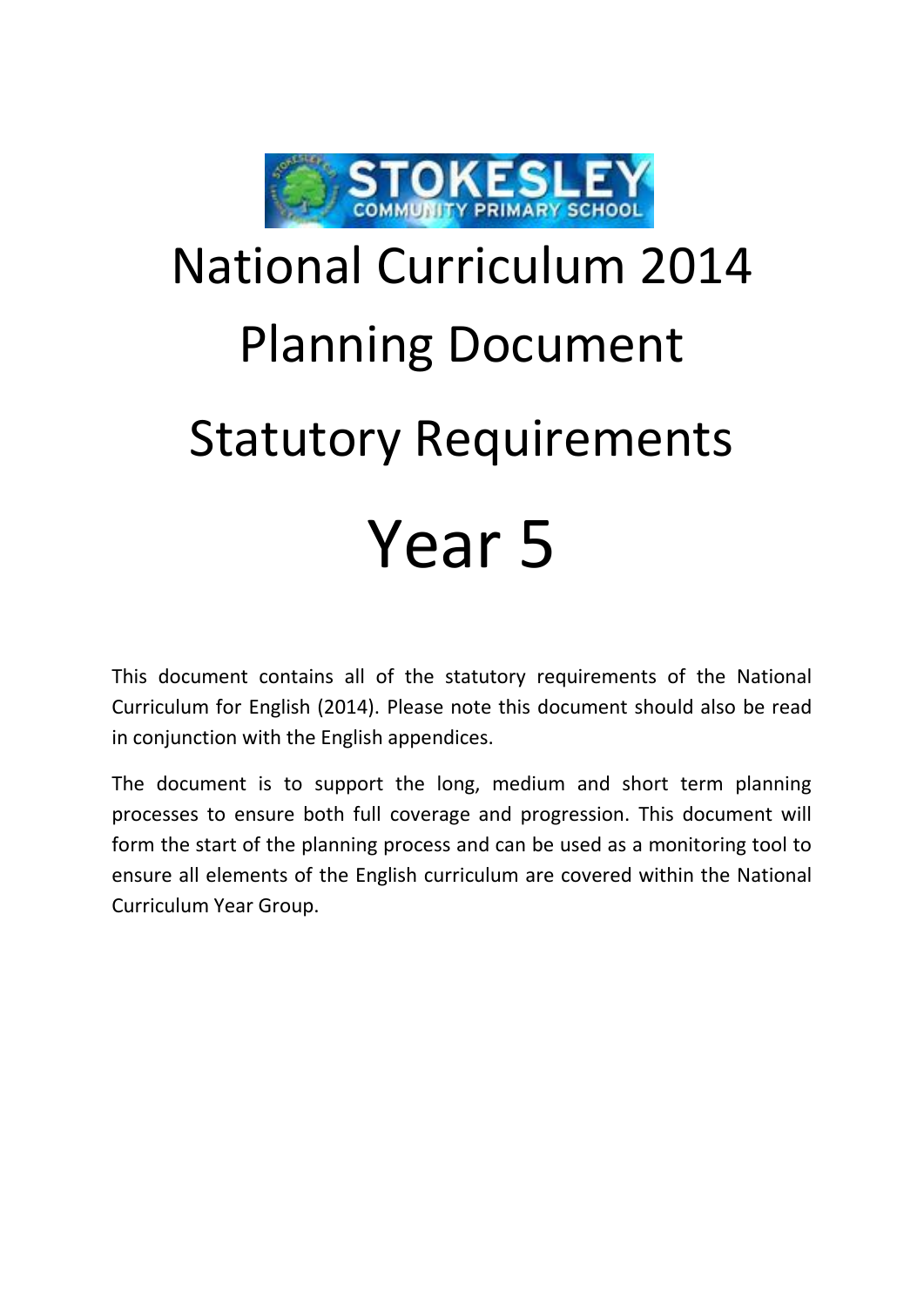| <b>ENGLISH</b>                                                                                                                                                                                                                                                                                                                                                                        |                                                                                                                                                                                                                                                                                              |                                                                                                                                                                                                                                                                                                                                                                                                                                                                                                                                                                                                                                                                               |                                                                                                                                                                                                                                                                                                                                                                                                                                                                                                                                                                                                                                                                                                                                                                                              |                                                                                                                                                                                                                                                                                                                 |                                                                                                                                                                                                                                                                                                                                                                                                                                                                                                                                                                                                                                  |                                                                                                                                                                                                                                                                                                                                                                                                                                                                                                                                                                                                                                                                                            |  |
|---------------------------------------------------------------------------------------------------------------------------------------------------------------------------------------------------------------------------------------------------------------------------------------------------------------------------------------------------------------------------------------|----------------------------------------------------------------------------------------------------------------------------------------------------------------------------------------------------------------------------------------------------------------------------------------------|-------------------------------------------------------------------------------------------------------------------------------------------------------------------------------------------------------------------------------------------------------------------------------------------------------------------------------------------------------------------------------------------------------------------------------------------------------------------------------------------------------------------------------------------------------------------------------------------------------------------------------------------------------------------------------|----------------------------------------------------------------------------------------------------------------------------------------------------------------------------------------------------------------------------------------------------------------------------------------------------------------------------------------------------------------------------------------------------------------------------------------------------------------------------------------------------------------------------------------------------------------------------------------------------------------------------------------------------------------------------------------------------------------------------------------------------------------------------------------------|-----------------------------------------------------------------------------------------------------------------------------------------------------------------------------------------------------------------------------------------------------------------------------------------------------------------|----------------------------------------------------------------------------------------------------------------------------------------------------------------------------------------------------------------------------------------------------------------------------------------------------------------------------------------------------------------------------------------------------------------------------------------------------------------------------------------------------------------------------------------------------------------------------------------------------------------------------------|--------------------------------------------------------------------------------------------------------------------------------------------------------------------------------------------------------------------------------------------------------------------------------------------------------------------------------------------------------------------------------------------------------------------------------------------------------------------------------------------------------------------------------------------------------------------------------------------------------------------------------------------------------------------------------------------|--|
| Spoken<br>Word                                                                                                                                                                                                                                                                                                                                                                        | Word<br>Reading                                                                                                                                                                                                                                                                              | Comprehension                                                                                                                                                                                                                                                                                                                                                                                                                                                                                                                                                                                                                                                                 | Writing - transcription                                                                                                                                                                                                                                                                                                                                                                                                                                                                                                                                                                                                                                                                                                                                                                      | Writing $-$<br>Handwriting                                                                                                                                                                                                                                                                                      | Writing - Composition                                                                                                                                                                                                                                                                                                                                                                                                                                                                                                                                                                                                            | Writing - Grammar,<br>Vocabulary and<br>Punctuation                                                                                                                                                                                                                                                                                                                                                                                                                                                                                                                                                                                                                                        |  |
| Pupils should be<br>taught to:<br>listen and<br>respond<br>appropriat<br>ely to<br>adults<br>and their<br>peers<br>ask<br>×.<br>relevant<br>questions<br>to extend<br>their<br>understan<br>ding and<br>knowledg<br>e<br>use<br>relevant<br>strategies<br>to build<br>their<br>vocabular<br>У<br>articulate<br>and justify<br>answers,<br>argument<br>s and<br>opinions<br>give well- | Pupils should be<br>taught to:<br>apply their<br>growing<br>knowledge of<br>root words,<br>prefixes and<br>suffixes<br>(morphology and<br>etymology), as<br>listed in English<br>Appendix 1,<br>both to read<br>aloud and to<br>understand the<br>meaning of new<br>words that they<br>meet. | Pupils should be taught to:<br>maintain positive attitudes<br>to reading and<br>understanding of what<br>they read by:<br>continuing to read<br>and discuss an<br>increasingly wide<br>range of fiction,<br>poetry, plays,<br>non-fiction and<br>reference books<br>or textbooks<br>reading books<br>that are structured<br>in different ways<br>and reading for a<br>range of purposes<br>increasing their<br>familiarity with a<br>wide range of<br>books, including<br>myths, legends<br>and traditional<br>stories, modern<br>fiction, fiction from<br>our literary<br>heritage, and<br>books from other<br>cultures and<br>traditions<br>recommending<br>books that they | <b>Spelling (see English</b><br><b>Appendix 1)</b><br>Pupils should be taught to:<br>use further prefixes and<br>٠<br>suffixes and understand the<br>guidance for adding them<br>spell some words with<br>'silent' letters [for example,<br>knight, psalm, solemn]<br>continue to distinguish<br>$\mathbf{r}$<br>between homophones and<br>other words which are often<br>confused<br>use knowledge of<br>morphology and etymology<br>in spelling and understand<br>that the spelling of some<br>words needs to be learnt<br>specifically, as listed in<br>English Appendix 1<br>use dictionaries to check<br>the spelling and meaning of<br>words<br>use the first three or four<br>letters of a word to check<br>spelling, meaning or both of<br>these in a dictionary<br>use a thesaurus. | Pupils should be<br>taught to:<br>write legibly,<br>fluently and with<br>increasing speed<br>by:<br>choosing which<br>shape of a letter<br>to use when<br>given choices<br>and deciding<br>whether or not to<br>join specific little<br>choosing the<br>writing implement<br>that is best<br>suited for a task. | Pupils should be taught to:<br>plan their writing by:<br>identifying the<br>m.<br>audience for and<br>purpose of the<br>writing, selecting<br>the appropriate<br>form and using<br>other similar<br>writing as models<br>for their own<br>noting and<br>developing initial<br>ideas, drawing on<br>reading and<br>research where<br>necessary<br>in writing<br>narratives,<br>considering how<br>authors have<br>developed<br>characters and<br>settings in what<br>pupils have read,<br>listened to or<br>seen performed<br>draft and write by:<br>×<br>selecting<br>appropriate<br>grammar and<br>vocabulary,<br>understanding | Pupils should be taught to:<br>develop their understanding<br>of the concepts set out in<br>English Appendix 2 by:<br>recognising<br>vocabulary and<br>structures that are<br>appropriate for<br>formal speech and<br>writing, including<br>subjunctive forms<br>using passive verbs<br>to affect the<br>presentation of<br>information in a<br>sentence<br>using the perfect<br>form of verbs to<br>mark relationships<br>of time and cause<br>using expanded<br>noun phrases to<br>convey complicated<br>information<br>concisely<br>using modal verbs<br>or adverbs to<br>indicate degrees of<br>possibility<br>using relative<br>clauses beginning<br>with who, which,<br>where, when, |  |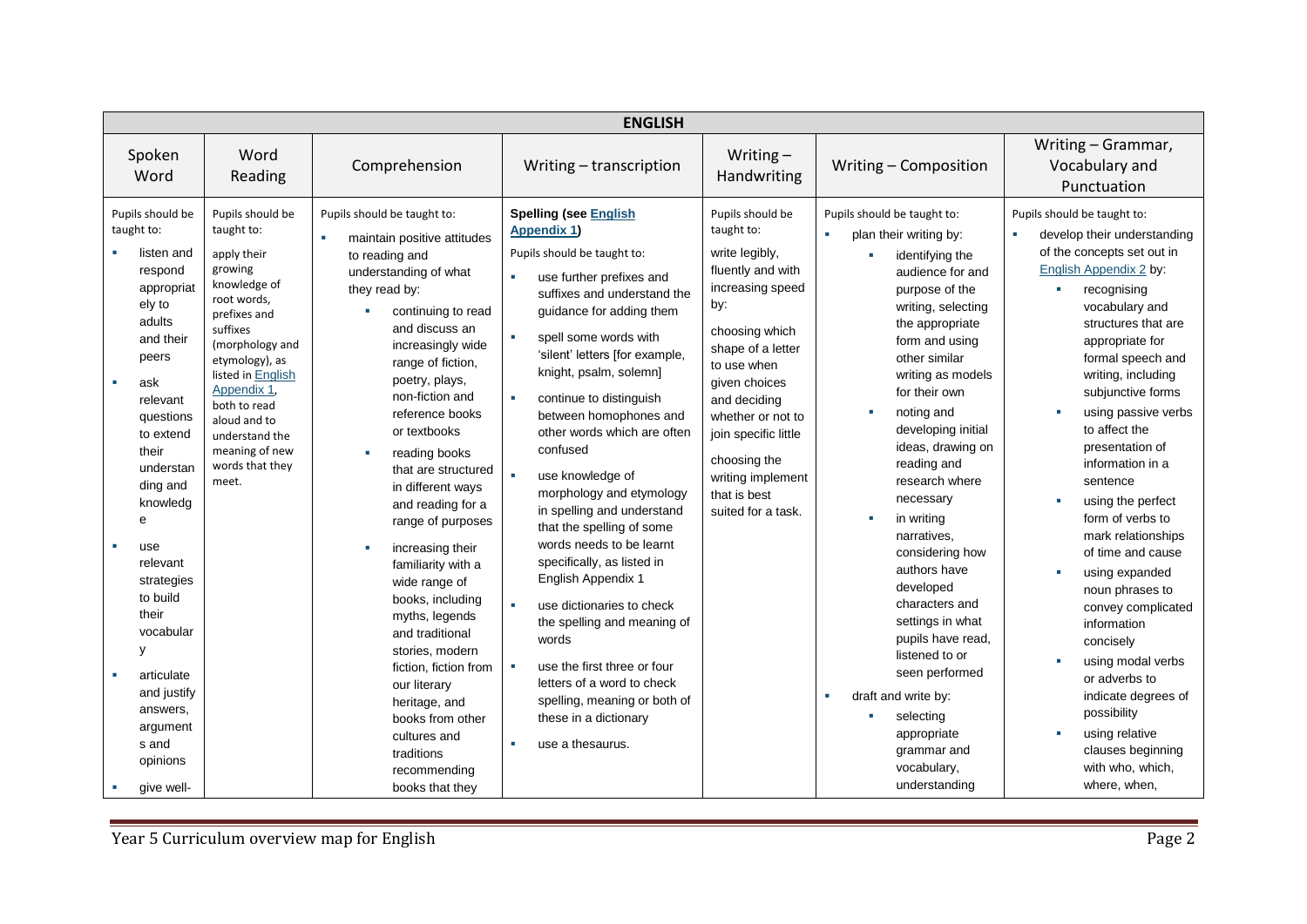| structured        | have read to their     |    | how such choices      |   | whose, that or with      |
|-------------------|------------------------|----|-----------------------|---|--------------------------|
| descriptio        | peers, giving          |    | can change and        |   | an implied (i.e.         |
|                   | reasons for their      |    | enhance meaning       |   | omitted) relative        |
| ns,<br>explanati  | choices                |    |                       |   | pronoun                  |
|                   |                        |    | in narratives,        |   |                          |
| ons and           | identifying and        |    | describing            | × | learning the             |
| narratives        | discussing             |    | settings,             |   | grammar for years        |
| for               | themes and             |    | characters and        |   | 5 and 6 in English       |
| different         | conventions in         |    | atmosphere and        |   | Appendix 2               |
| purposes,         | and across a wide      |    | integrating           | × | indicate grammatical and |
| including         | range of writing       |    | dialogue to           |   | other features by:       |
| for               | making                 |    | convey character      |   |                          |
| expressin         | comparisons            |    | and advance the       |   | using commas to          |
| g feelings        | within and across      |    | action                |   | clarify meaning or       |
|                   | books                  | ×. | précising longer      |   | avoid ambiguity in       |
| maintain          |                        |    | passages              |   | writing                  |
| attention         | learning a wider       |    |                       | п | using hyphens to         |
| and               | range of poetry by     |    | using a wide          |   | avoid ambiguity          |
| participat        | heart                  |    | range of devices      | п | using brackets,          |
| e actively        | preparing poems        |    | to build cohesion     |   | dashes or commas         |
| in                | and plays to read      |    | within and across     |   | to indicate              |
| collaborat        | aloud and to           |    | paragraphs            |   | parenthesis              |
| ive               | perform, showing       |    | using further         |   |                          |
| conversat         | understanding          |    | organisational        | × | using semi-colons,       |
| ions,             | through                |    | and                   |   | colons or dashes to      |
| staying           |                        |    | presentational        |   | mark boundaries          |
| on topic          | intonation, tone       |    | devices to            |   | between                  |
| and               | and volume so          |    | structure text and    |   | independent              |
| initiating        | that the meaning       |    | to guide the          |   | clauses                  |
| and               | is clear to an         |    | reader [for           | п | using a colon to         |
| respondin         | audience               |    | example,              |   | introduce a list         |
| g to              | understand what they   |    | headings, bullet      |   | punctuating bullet       |
| comment           | read by:               |    | points,               |   | points consistently      |
| s                 |                        |    |                       |   |                          |
|                   | checking that the<br>٠ |    | underlining]          | л | use and understand       |
| use<br><b>III</b> | book makes             |    | evaluate and edit by: |   | the grammatical          |
| spoken            | sense to them,         |    | assessing the         |   | terminology in           |
| language          | discussing their       |    | effectiveness of      |   | English Appendix 2       |
| to                | understanding          |    | their own and         |   | accurately and           |
| develop           | and exploring the      |    | others' writing       |   | appropriately in         |
| understan         | meaning of words       |    |                       |   | discussing their         |
| ding              | in context             |    | proposing             |   | writing and reading.     |
|                   |                        |    | changes to            |   |                          |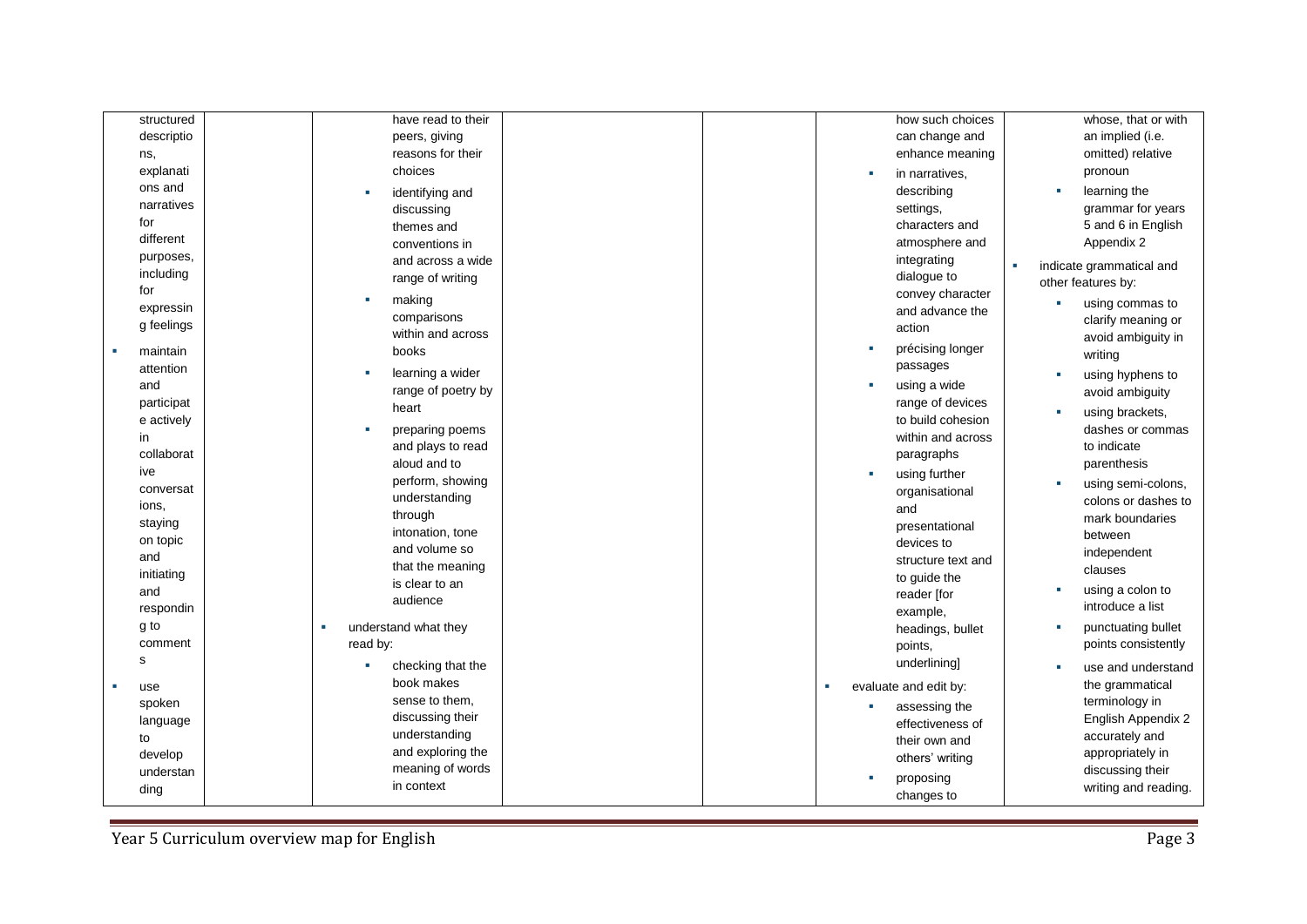| through     | asking questions<br>×      |  |           | vocabulary,        |  |
|-------------|----------------------------|--|-----------|--------------------|--|
| speculatin  | to improve their           |  |           | grammar and        |  |
| g,          | understanding              |  |           | punctuation to     |  |
| hypothesi   | drawing                    |  |           | enhance effects    |  |
| sing,       | inferences such            |  |           | and clarify        |  |
| imagining   | as inferring               |  |           | meaning            |  |
| and         | characters'                |  | ×         | ensuring the       |  |
| exploring   | feelings, thoughts         |  |           | consistent and     |  |
| ideas       |                            |  |           | correct use of     |  |
|             | and motives from           |  |           | tense throughout   |  |
| speak       | their actions, and         |  |           | a piece of writing |  |
| audibly     | justifying                 |  |           |                    |  |
| and         | inferences with            |  | <b>ST</b> | ensuring correct   |  |
| fluently    | evidence                   |  |           | subject and verb   |  |
| with an     | predicting what            |  |           | agreement when     |  |
| increasin   | might happen               |  |           | using singular     |  |
| g           | from details               |  |           | and plural,        |  |
| command     | stated and implied         |  |           | distinguishing     |  |
| of          | summarising the<br>×       |  |           | between the        |  |
| Standard    | main ideas drawn           |  |           | language of        |  |
| English     | from more than             |  |           | speech and         |  |
| participat  | one paragraph,             |  |           | writing and        |  |
| e in        | identifying key            |  |           | choosing the       |  |
| discussio   | details that               |  |           | appropriate        |  |
| ns,         | support the main           |  |           | register           |  |
| presentati  | ideas                      |  |           | proof-read for     |  |
| ons,        | identifying how<br>٠       |  |           | spelling and       |  |
| performa    |                            |  |           | punctuation        |  |
| nces, role  | language,<br>structure and |  |           | errors             |  |
| play,       | presentation               |  |           |                    |  |
| improvisa   | contribute to              |  |           | perform their own  |  |
| tions and   | meaning                    |  |           | compositions,      |  |
| debates     |                            |  |           | using appropriate  |  |
|             | discuss and evaluate how   |  |           | intonation,        |  |
| gain,       | authors use language,      |  |           | volume, and        |  |
| maintain    | including figurative       |  |           | movement so that   |  |
| and         | language, considering the  |  |           | meaning is clear.  |  |
| monitor     | impact on the reader       |  |           |                    |  |
| the         |                            |  |           |                    |  |
| interest of | distinguish between        |  |           |                    |  |
| the         | statements of fact and     |  |           |                    |  |

Year 5 Curriculum overview map for English Page